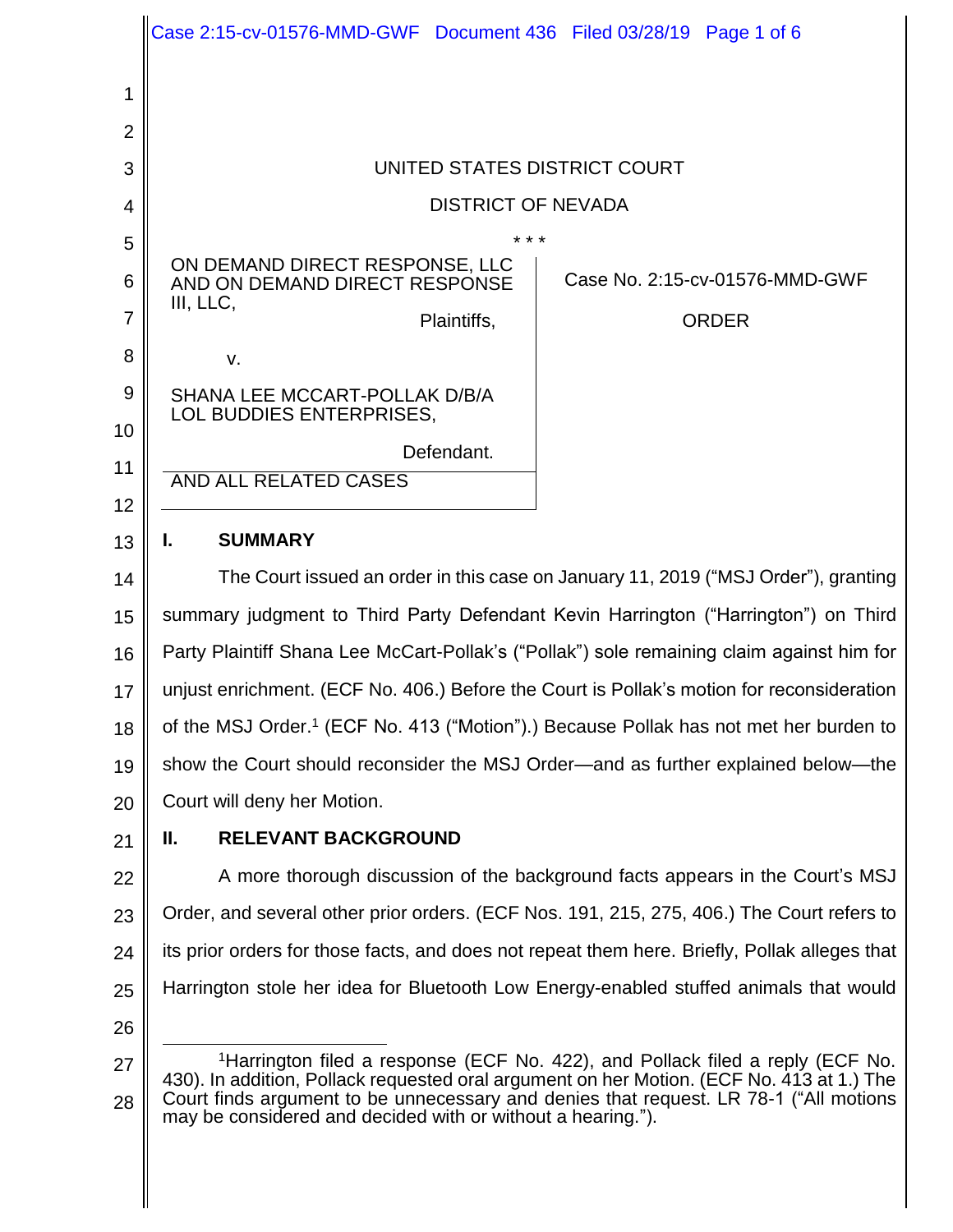1 2 3 allow family members to exchange messages with children, and flipped that idea to third parties without compensating her, who marketed a similar product called CloudPets. (ECF No. 225 at 2-3.)

4

## **III. LEGAL STANDARD**

5 6 7 8 9 10 11 12 13 14 15 16 17 Plaintiff seeks reconsideration under Rules 59(e) and 60(b) of the Federal Rules of Civil Procedure. (ECF No. 413 at 1-2.) The Ninth Circuit has held that a Rule 59(e) motion for reconsideration should not be granted "absent highly unusual circumstances, unless the district court is presented with newly discovered evidence, committed clear error, or if there is an intervening change in the controlling law." *Marlyn Nutraceuticals, Inc. v. Mucos Pharma GmbH & Co.*, 571 F.3d 873, 880 (9th Cir. 2009) (citation omitted). Under Rule 60(b), a court may relieve a party from a final judgment, order or proceeding only in the following circumstances: (1) mistake, inadvertence, surprise, or excusable neglect; (2) newly discovered evidence; (3) fraud; (4) the judgment is void; (5) the judgment has been satisfied; or (6) any other reason justifying relief from the judgment. *See* Fed. R. Civ. P. 60(b); *see also De Saracho v. Custom Food Mach., Inc.*, 206 F.3d 874, 880 (9th Cir. 2000) (noting that a district court's denial of Rule 59 and Rule 60(b) motions is reviewed for an abuse of discretion).

18 19 20 21 22 23 24 25 26 27 Thus, a motion to reconsider must set forth "some valid reason why the court should reconsider its prior decision" and set "forth facts or law of a strongly convincing nature to persuade the court to reverse its prior decision." *Frasure v. United States*, 256 F. Supp. 2d 1180, 1183 (D. Nev. 2003). "Motions for reconsideration are disfavored." LR 59-1(b). Reconsideration is appropriate if the Court "(1) is presented with newly discovered evidence, (2) committed clear error or the initial decision was manifestly unjust, or (3) if there is an intervening change in controlling law." *Sch. Dist. No. 1J v. ACandS, Inc.*, 5 F.3d 1255, 1263 (9th Cir. 1993). But "[a] motion for reconsideration is not an avenue to relitigate the same issues and arguments upon which the court already has ruled." *Brown v. Kinross Gold, U.S.A.*, 378 F. Supp. 2d 1280, 1288 (D. Nev. 2005).

28

///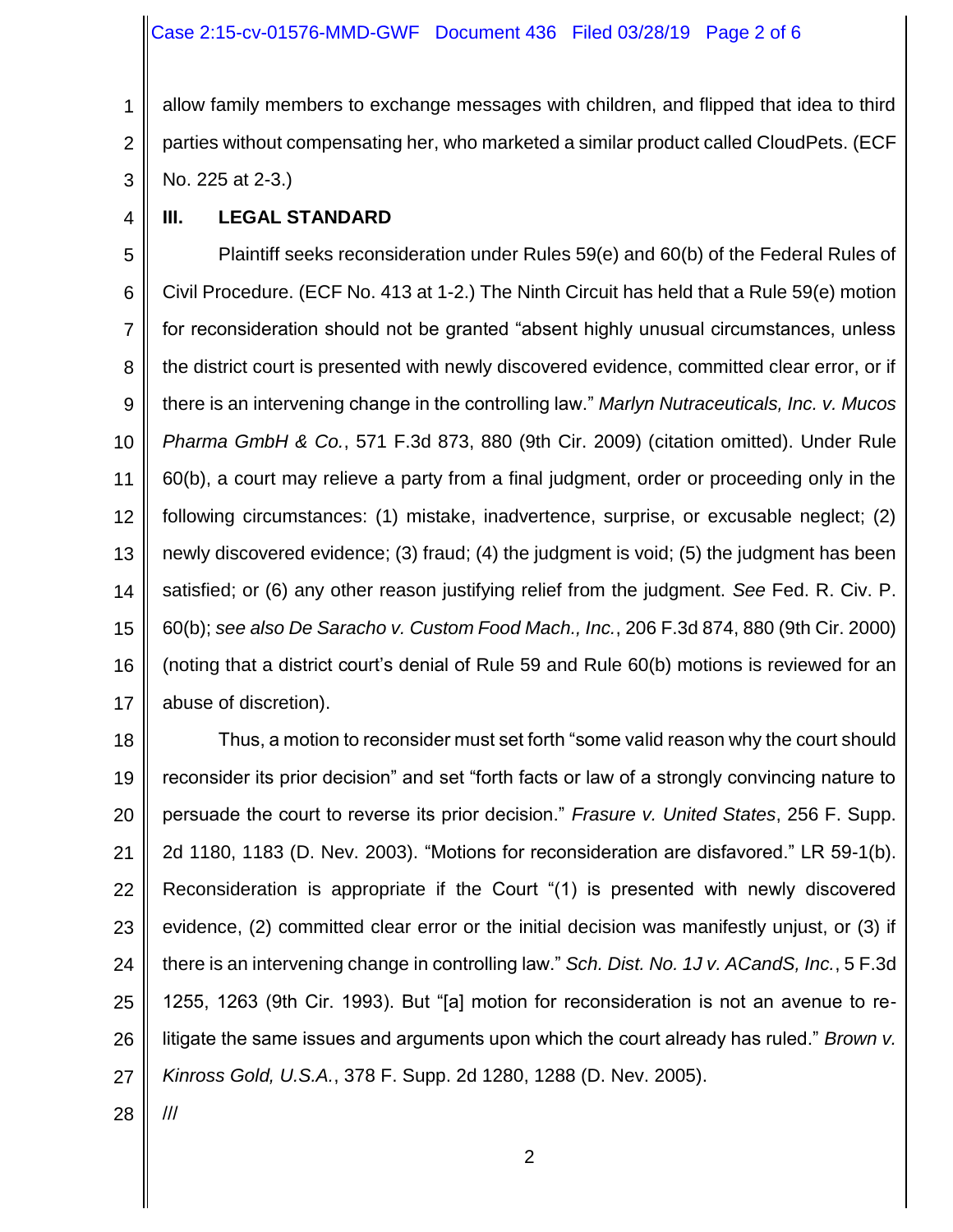## **IV. DISCUSSION**

1

2 3 4 Pollak offers several arguments in asking the Court to reconsider its MSJ Order. Though it is not persuaded by any of the arguments she raises in her Motion, the Court will address what it construes as Pollak's two primary arguments here.<sup>2</sup>

5 6 7 8 9 10 11 12 13 14 15 16 17 18 19 20 Plaintiff first argues that the Court clearly erred as a matter of law—meriting reconsideration—because it drew inferences in Defendant's favor, which is inappropriate because Defendant moved for summary judgment, and the Court must draw all inferences in the nonmoving party's favor. (ECF No. 413 at 2-8, 14-16.) The Court is not persuaded by this argument. Mere disagreement with an order is an insufficient basis for reconsideration. Further, the majority of Pollak's Motion is devoted to rearguing arguments she made in opposition to Harrington's summary judgment motion—and repeated arguments the Court has already rejected do not merit reconsideration. (*Compare* ECF No. 413 *with* ECF No. 386.) *See also* LR 59-1(b); *Brown* 378 F. Supp. 2d at 1288 ("A motion for reconsideration is not an avenue to re-litigate the same issues and arguments upon which the court already has ruled."). In addition, the summary judgment standard upon which Plaintiff relies in making this argument is tempered by an overarching requirement of reasonableness—for example, an issue is genuine if there is a sufficient evidentiary basis on which a *reasonable* fact-finder could find for the nonmoving party. *See Anderson v. Liberty Lobby, Inc.*, 477 U.S. 242, 248-49 (1986). The Court need not draw every *possible* inference in Plaintiff's favor. Because the inferences Plaintiff wishes

21

22

<sup>23</sup> 24 25 26 27 28 l <sup>2</sup>The Court rejects Pollack's argument that the MSJ Order violated her Seventh Amendment right to a jury trial. (ECF No. 413 at 22-23.) *See Parklane Hosiery Co. v. Shore*, 439 U.S. 322, 336 (1979) (stating that summary judgment does not violate the Seventh Amendment) (citing *Fidelity & Deposit Co. v. United States*, 187 U.S. 315, 319- 321 (1902)). Further, the Court reiterates "[t]he purpose of summary judgment is to avoid unnecessary trials when there is no dispute as to the facts before the court." *Nw. Motorcycle Ass'n v. U.S. Dep't of Agric.*, 18 F.3d 1468, 1471 (9th Cir. 1994). Despite multiple amendments and several years of litigation, Pollack has been unable to present any evidence outside of her own affidavits and declarations that support her theory that Harrington unjustly enriched himself by flipping her idea to the third parties that marketed CloudPets. Thus, trial is unnecessary on Pollack's unjust enrichment claim against Harrington.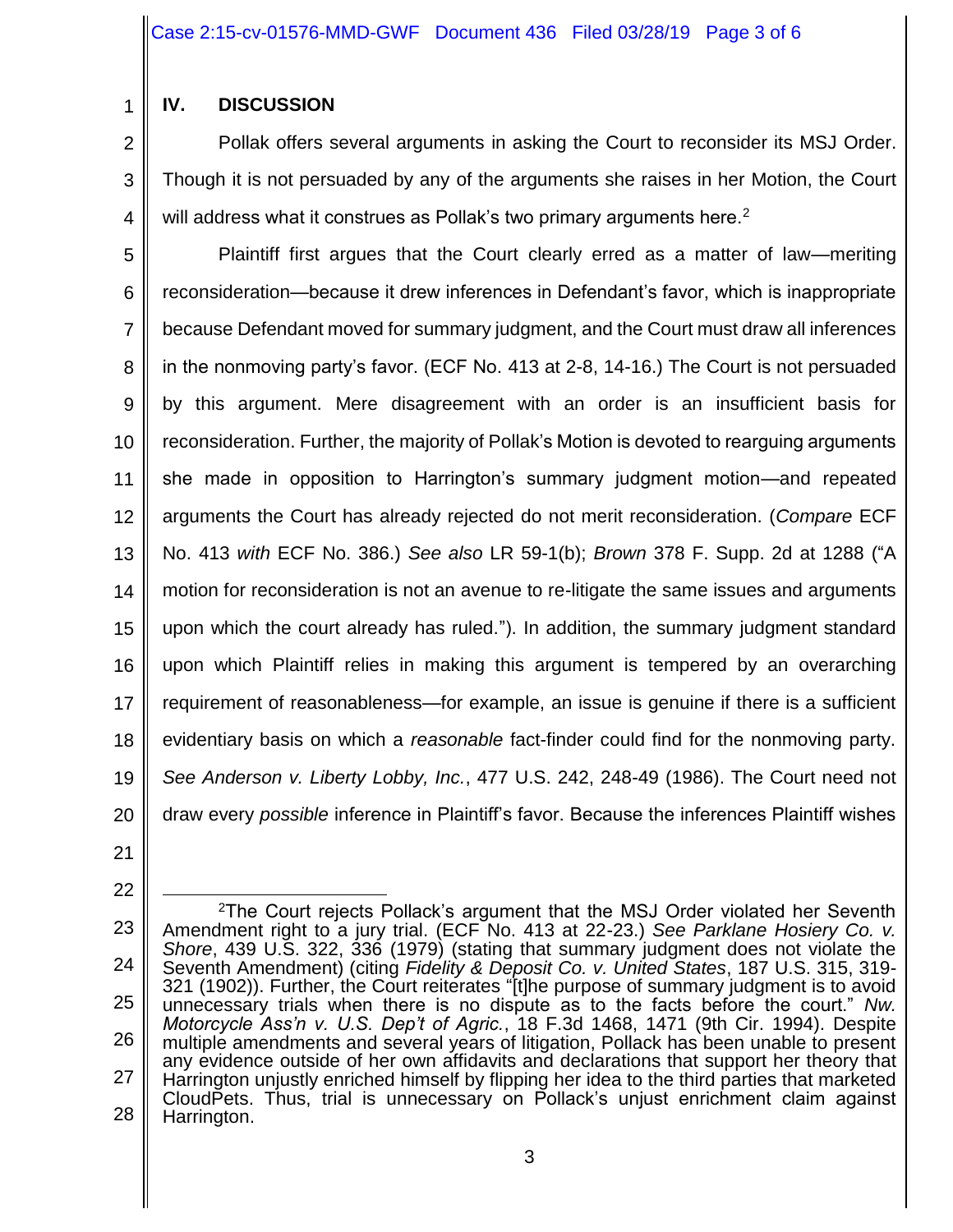1 2 the Court had drawn in her favor are not reasonable, the Court declines to reconsider the MSJ Order on this basis.

3 4 5 6 7 8 9 Plaintiff further argues the Court should reconsider its prior order because of claimed newly-discovered evidence that purportedly shows Harrington made money from the sale of CloudPets. (ECF No. 413 at 16-18.) The Court disagrees. Pollak's proffered evidence (ECF No. 413 at 119-135 (the "Summary Report")) does not merit reconsideration of the MSJ Order because it does not show Harrington made money from the sale of CloudPets. As such, it does not help her establish her unjust enrichment claim upon which the Court granted summary judgment to Harrington in the MSJ Order.

10 11 12 13 14 15 16 17 18 19 20 21 Even if Pollak's read of the Summary Report is correct, <sup>3</sup> Pollak relies on a chain of unsupported inferences to get from her read of the Summary Report to the conclusion that the Summary Report shows Harrington made money from CloudPets, which would support her unjust enrichment claim if true. Specifically, she refers back (*id.* at 17-18) to a copy of a press release she attached to her opposition to Harrington's motion for summary judgment regarding As Seen On TV, Inc.'s 2012 purchase of the domain name asseenontv.com, and its corresponding license agreement with Delivery Agent, "which calls for a 7.5% royalty of gross revenue to the owner of the website, which is now As Seen On TV, Inc." (ECF No. 386-2 at 53.) In that same press release, Mary Beth Gearheart is quoted as saying, "I am so proud to say that my late husband's dear friend Kevin Harrington will own AsSeenOnTV.com." (*Id.* at 54.) She combines this information with her conclusion from the Summary Report that Delivery Agent sold \$8280 worth of CloudPets

<sup>22</sup>

<sup>23</sup> 24 25 26 27 28 l <sup>3</sup>Pollack appears to misread the Summary Report. The Summary Report is apparently related to a license agreement between On Demand and Jay Franco (shortened names for other Third Party Defendants in this case). (ECF No. 413 at 120.) The Summary Report appears to show that Jay Franco owed On Demand \$26,915.28 in royalties for sales of CloudPets in the fourth quarter of 2015. (*Id*.) It further appears to show that Jay Franco sold \$8280 worth of CloudPets to "Delivery Agent." (*Id*. at 126, 131.) However, Pollack argues this Summary Report "details that Delivery Agent's 3rd Quarter gross sales [presumably, of CloudPets] in 2015 were \$6,080.00 and in the 4<sup>th</sup> Quarter were \$2,200.00." (*Id*. at 18.) The Court is unpersuaded. It appears more likely that Jay Franco sold this amount of CloudPets to Delivery Agent, presumably at a wholesale price. The ledger attached to the Summary Report does not appear to show Delivery Agent's gross sales of CloudPets.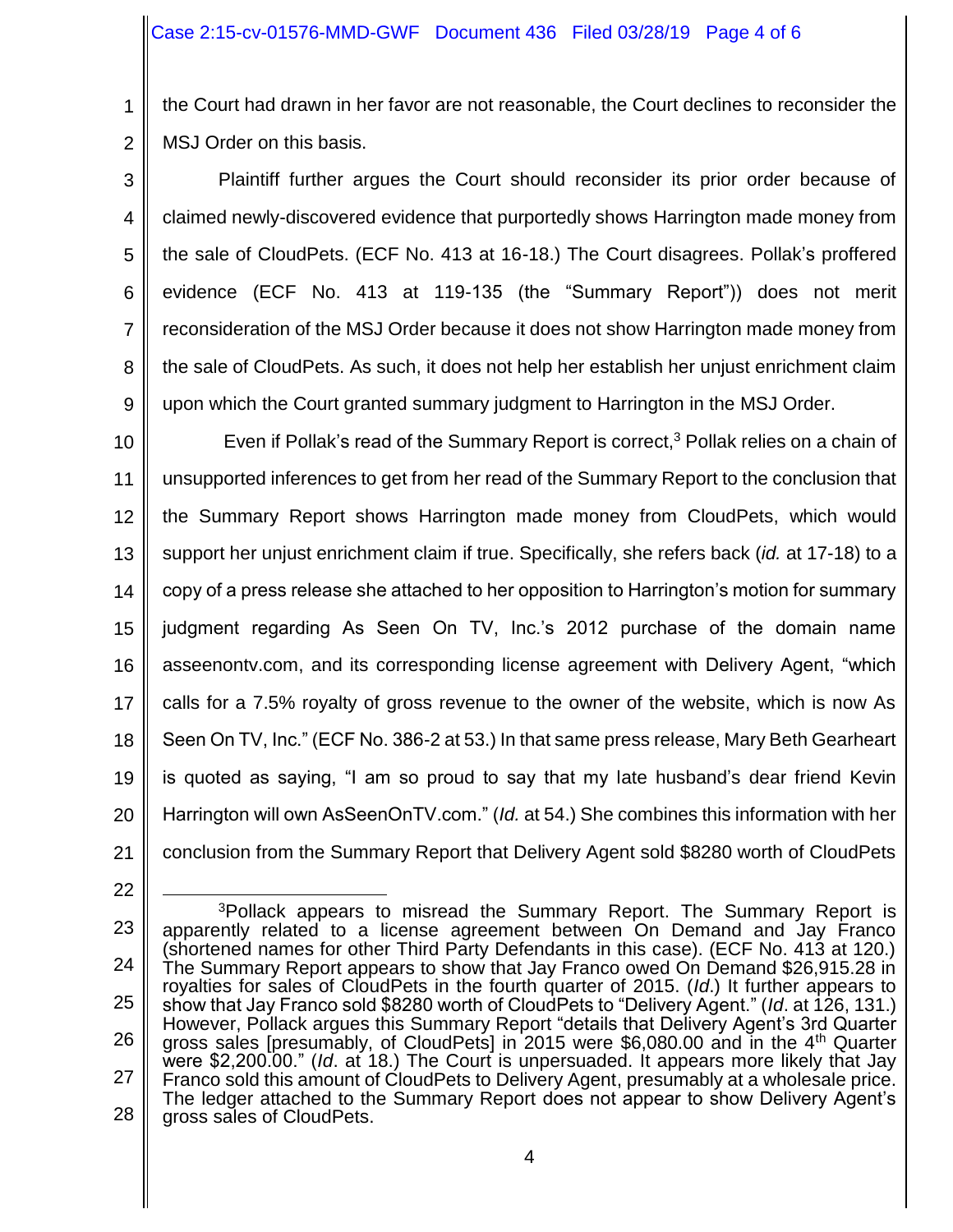## Case 2:15-cv-01576-MMD-GWF Document 436 Filed 03/28/19 Page 5 of 6

1 2 3 4 5 6 7 8 9 10 11 12 13 14 in the second two quarters of 2015 to conclude that Harrington made \$621 in 2015 from the sale of CloudPets. (ECF No. 413 at 18.) This is not a reasonable conclusion because it depends on unsupported inferences including: the press release accurately summarizes the terms of the purported license agreement, which is not before the Court; Ms. Gearheart's statement that Harrington will "own AsSeenOnTV.com" is accurate, and remained so in 2015; all of Delivery Agent's sales were made via asseenontv.com; the 2012 royalty agreement was still in place in 2015; and all payments made to As Seen On TV, Inc. by Delivery Agent directly flowed through to Harrington. Pollak's purported newly discovered evidence does not contain these crucial missing links in the inferential chain she would like the Court to accept. Therefore, Pollak's purported newly discovered evidence does not help her to establish her unjust enrichment claim against Harrington by showing that he profited from the sale of CloudPets. The Court declines to reconsider the MSJ Order based on this purported newly discovered evidence. In sum, the Court is unpersuaded it should reconsider the MSJ Order. 4

## 15 **V. CONCLUSION**

16 17 The Court notes that the parties made several arguments and cited to several cases not discussed above. The Court has reviewed these arguments and cases and determines

18 that they do not warrant discussion as they do not affect the outcome of the Motion.

19 20 It is therefore ordered that Pollak's motion for reconsideration (ECF No. 413) is denied.

21 ///

22 ///

- 23 ///
- 24

<sup>25</sup> 26 27 28 l  $4$ The Court also denies Pollack's request for leave to file an amended complaint seeking to hold Harrington liable for unjust enrichment under an alter ego theory (ECF No. 413 at 24) because it would be futile, especially considering the Court previously granted her leave to amend her unjust enrichment claim against Harrington. *See On Demand Direct Response, LLC v. McCart-Pollack*, Case No. 2:15-cv-01576-MMD-VCF, 2016 WL 5796858, at \*7 (D. Nev. Sept. 30, 2016) (granting Pollack leave to amend her unjust enrichment claim against Harrington); *see also id.* at \*2 (noting the Court may deny requests for leave to amend when amendment would be futile).